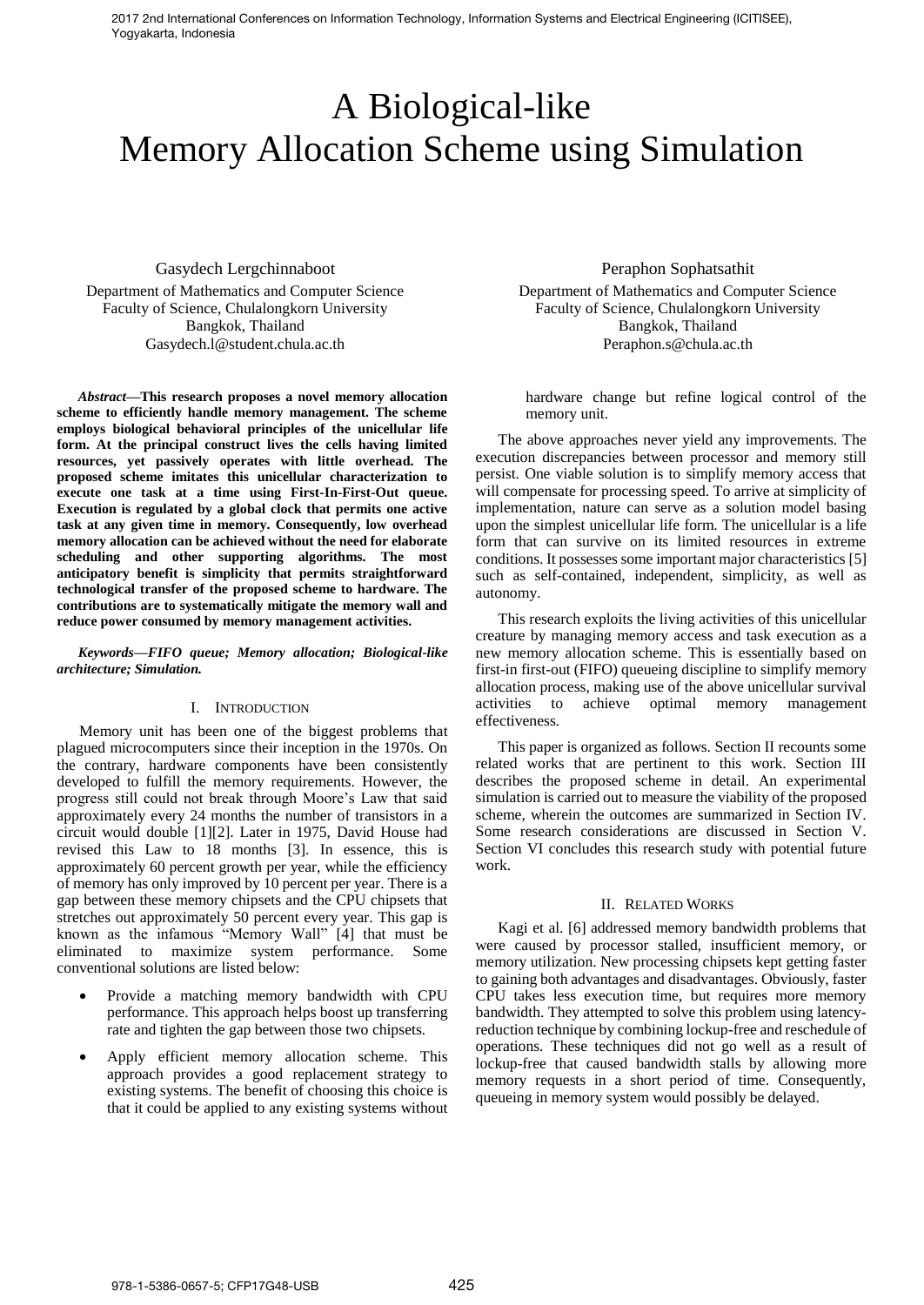Rixner et al. [7] stated that DRAM accessing operation could cause noticeable effect on both memory throughputs and latency. They proposed a Memory Access Scheduling that reordered process at DRAM level and introduced several policies to cope with every circumstance. When DRAM was ready to operate, it would not require any sophisticated access scheduler. However, when DRAM was busy, a complex access scheduler had to be initiated to reclaim resources by oldest and idle references first. These memory references were represented by six parameters, namely, (1) Valid, (2) Load/Store, (3) Row address, (4) Column address, (5) Data, and (6) State. This technique was governed by supporting policies as follows: (1) In-order, (2) Priority, (3) Open, (4) Closed, (5) Most pending, and (6) Fewest pending. Thus, it could improve 40% bandwidth on application traces and 30% media processing.

Designing high performance computer with single highperformance processor is no longer workable since the number of tasks being executed per unit time yields relatively low throughputs. Moreover, heat also causes performance throttling. To avoid these problems, multicore architecture is adopted. Liu et al. [8] proposed triplet-based architecture to obtain massive communication advantages. However, this implementation required a hardware object table (OT) to deploy the indirect addressing. Consequently, memory utilization boosted up and was easy to extend.

Kish [9] addressed the increase of chip density toward physical limits. The prospect of major causes from speed, size, and heat dissipation would eventually become thermal noise phenomena. All these works served as the forerunners to the proposed scheme.

# III. PROPOSED SCHEME

In a unicellular life span, they can survive with limited resources and many adversary conditions and environments. In order to mimic the unicellular survival capability for the architectural design of the proposed memory allocation scheme, some preliminary researches have been conducted to address the following problems.

1. How can memory allocation and access overhead be reduced?

A unicellular life form performs its activities in a simple sequential process. The process exemplifies a straightforward FIFO discipline to arrange memory allocation and access. Moreover, the fact that forgetfulness causes old activities to be replaced by the new ones leads process replacement to be done in place without having to reclaim the memory space. Hence no memory fragmentation overhead will be involved.

2. How can biological constructs be adapted to memory scheme?

The simplistic and effective biological process of the unicellular life form so created by nature instills the architectural design of the proposed scheme. By virtue of the solution to the first problem, arrangement of process scheduling and execution can be done in a similar manner. Two types of prioritization will be set

up in this scheme, namely, user process pool to hold user or voluntary process and system process pool to hold system or involuntary process. The memory allocation scheme is laid out as depicted in Figure 1, where:

- $S_f$  and  $U_f$  are indices denoting the first available slot for next incoming system and user processes, respectively.
- $S<sub>e</sub>$  and  $U<sub>e</sub>$  are indices denoting currently executing system and user processes, respectively.
- $S_n$  and  $U_n$  are total amount of spaces that are allocated for system and user processes, respectively.



Fig. 1. Memory Allocation Scheme.

Process execution is arranged in the following states, namely, *incoming*, *waiting*, *execution*, and *blocked* as shown in Figure 2. Their characterization is defined as follows:

- Incoming state defines the state that contains newly arrived process being assigned to a specific queue.
- Waiting state defines the state that places those processes in the queue to occupy the available resources.
- Executing state defines the state that a process is running in the processor.
- Blocked state defines the state that a process is held until the required resource is available.



Fig. 2. Process execution arrangement.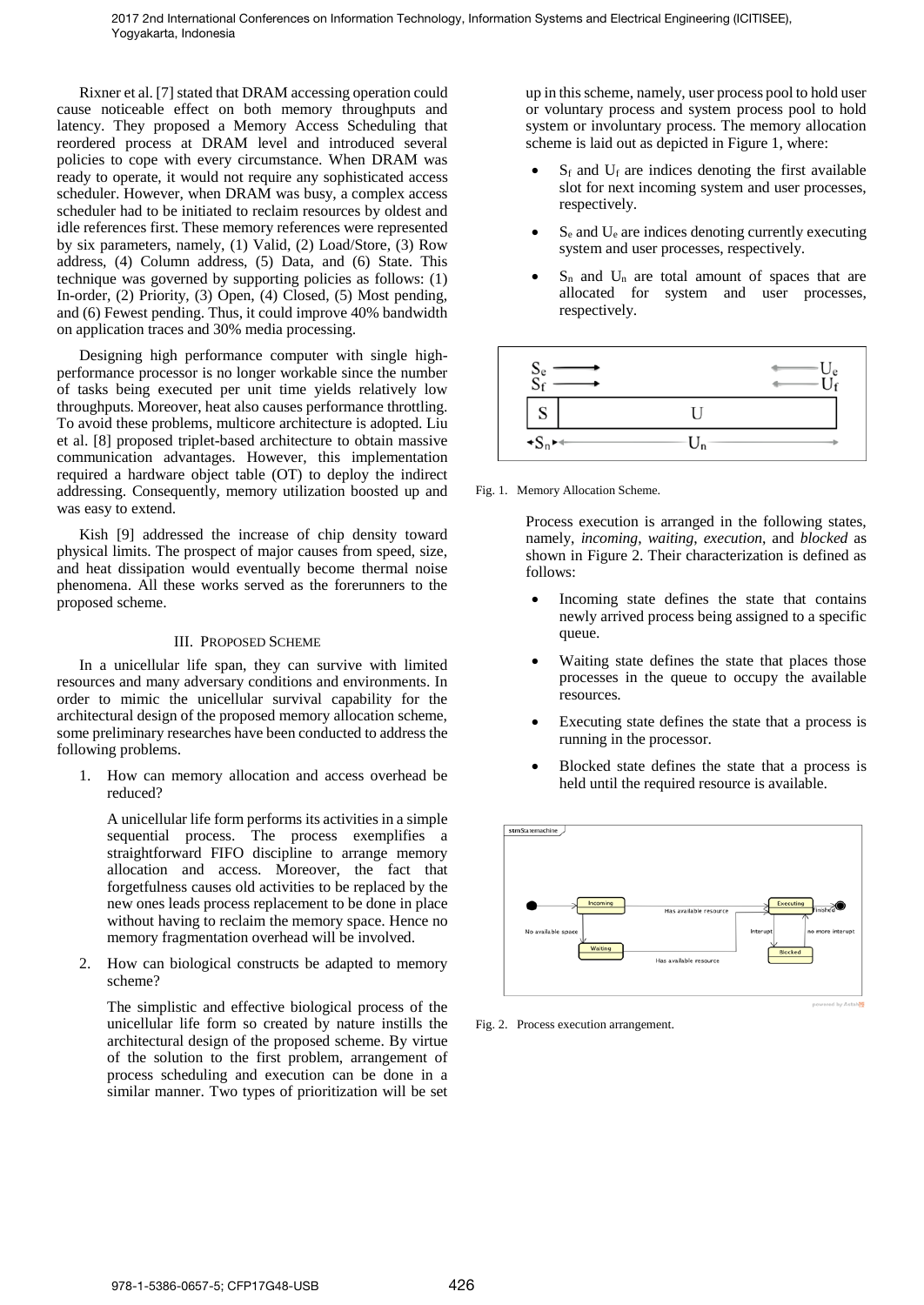The first incoming state denotes a newly arrived process. If there is memory available to hold it, the process will enter the execution queue. Otherwise, it will be put to waiting state.

In waiting state, the processes residing in executing queue are arranged in FIFO order. In blocked state, a timing measure is imposed to control the allowable duration of existence in the memory without progress. Therefore, no process will remain indefinitely blocked in the memory. This is called the Time-To-Live (TTL) factor.

In executing state, the process to be executed is fed either from waiting or blocked state. There will be one process active at a time. The executing process is pointed to by S<sup>e</sup> and Ue depending on the type of priority. A process will move out of executing state when all of its subtasks are finished or its allotted TTL is up to prevent the process from holding up the CPU indefinitely [10].

3. How can memory operations be speeded up in order to reduce the Memory Wall problem?

Referring to Figure 1, separation of user and system pools stems from the fact that there is no definitive criterion to distinguish between voluntary and involuntary processes in the unicellular life form. This arrangement calls for some mechanisms to impose memory allocation priority to both types of processes, while preserving the simplicity of unicellular functions. This analogy is used to speed up the operations of the proposed scheme. The flat architecture is set up as fixedsize memory blocks for fast FIFO access and retrieval. This sequentially ordered blocks can hold processes in execution or replacement by overriding the current process in place. Such a set up help reduce reclamation in as much as 50% of processing overhead on garbage collection or reclamation of existing memory allocation. Consequently, memory leak problem can be avoided.

These preliminary researches lead to the related adaptation of unicellular biological process. First and foremost, memory blocks are partitioned in fixed size to mimic the unicellular construct. Next, space allocation uses FIFO in-place replacement since the unicellular has only limited cell space to operate. From Figure 1, let A and B be system processes and *m* and *n* be user processes in multi-tasking execution. Suppose process *n* is executing. A new system process G arrives but all memory space is fully occupied. How should G be handled? This is a typical scenario that can be solved by many efficient process scheduling algorithms. In this study, process G is assigned to user space U by overriding *m* as illustrated in Figure 3. At the same time, *n* is blocked to relinquish control for G execution.



Fig. 3. Process space allocation and replacement.

The above scenario demonstrates the simplicity of allocation and replacement that mimics the uni-cell activities to be performed one activity at a time. As process execution continues, its existence is governed by TTL (set forth by a global clock) in a similar fashion as the new uni-cell is reproduced and the old one dies. A process is replaced by the next one in waiting queue when its TTL expires. If it has yet completed the execution, its contents will be transferred to wait queue in the FIFO manner. Otherwise, no transfer is performed. Hence, at most only two memory transfers take place: one out-going and one incoming

Due to FIFO access and retrieval of processes residing in memory, no process scheduler is required. The flatten consecutive fixed blocks arrangement needs no hierarchical traversal. Thus, logical construct of the proposed scheme boils down to physical linear ordering that could lend itself to hardware implementation. In so doing, operational overheads and power consumption would be reduced, while memory access could be considerably faster. As a consequence, the memory wall problem would gradually be mitigated.

# IV.EXPERIMENTAL RESULTS

The simulation was written in Python running on Intel® Core i7 4790, 8GB DRAM DDR3 memory, Ubuntu 16.04 LTS system. Since there were no supporting environments that operated in a similar manner as the proposed scheme, a simulation was performed to verify the viability of the memory allocation scheme. Three operations were exercised to evaluate how the proposed scheme performed in comparison with known algorithms. The three operations were sort, transfer of control, and remove being tested against FIFO, shortest remaining time first (SRTF), and Round-Robin (RR) algorithms. Performance evaluation was measured by (1) the number of processes being generated per simulation run (*freq*), (2) time to run the process (*t*), and (3) process class (*c*), i.e., system or user. The rationale was because they were part of all the candidate algorithms.

From the preliminary researches, the above evaluation parameters were established as follows: *freq* ranged from 1 to 5; *t* spanned 1 to 50; and *c* was proportionated by system to user processes at 1:9. Table 1 summarizes the operations being tested which can be further elucidated below.

TABLE I. OPERATIONS TESTED

|                        | <b>FIFO</b>    | <b>SRTF</b>        | RR             | <b>Proposed</b><br><b>Scheme</b> |
|------------------------|----------------|--------------------|----------------|----------------------------------|
| Sort                   | $\overline{0}$ | $\sum_{i=1}^N T_i$ | $\overline{0}$ | $\overline{0}$                   |
| Transfer of<br>control | $T_n$          | $T_n$              | $[T_n\%t]$     | $[T_n\%TTL]$                     |
| Remove                 | $T_n$          | $\mathfrak{T}_n$   | $\overline{0}$ | $\theta$                         |